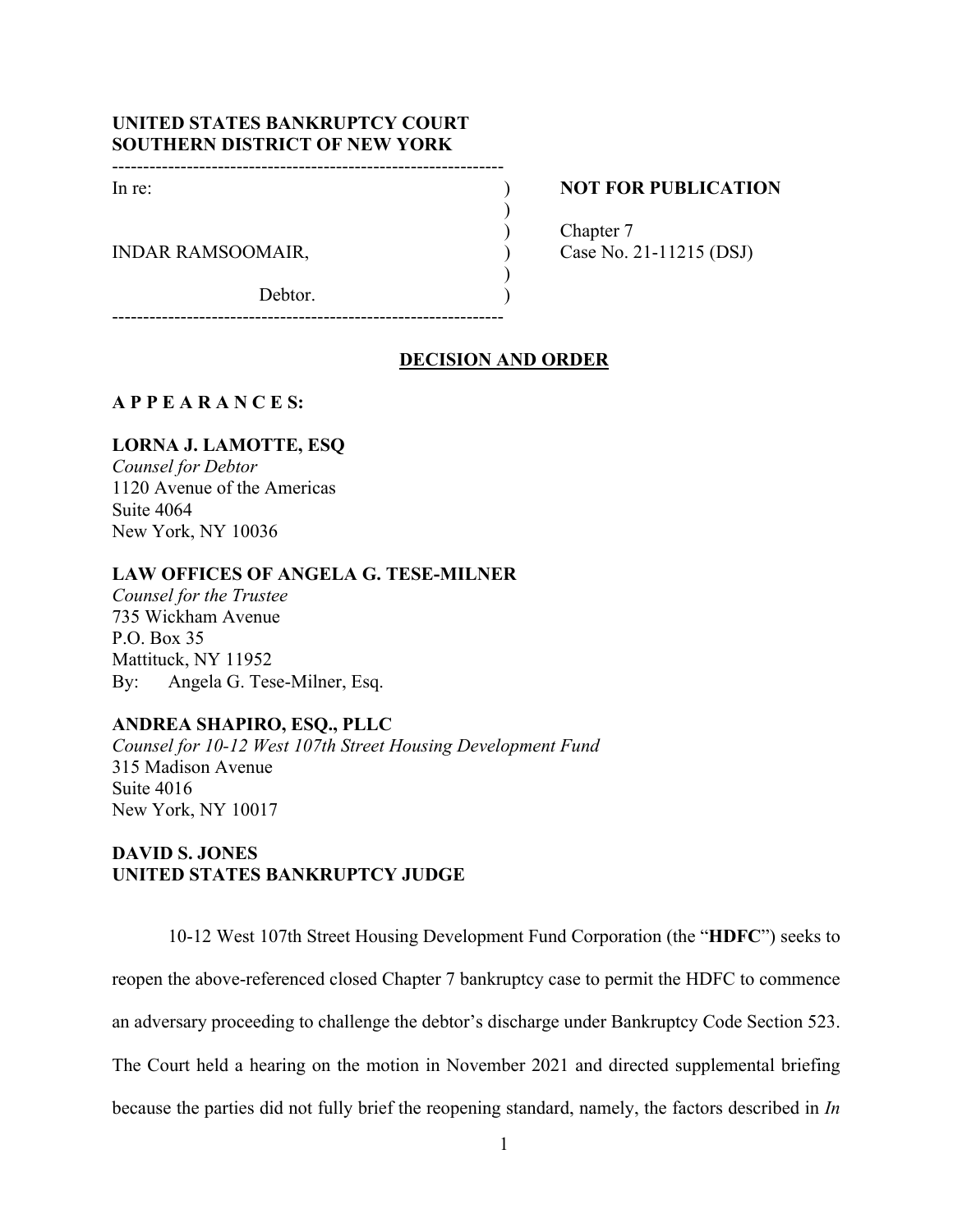*re Easley-Brooks*, 487 B.R. 400 (Bankr. S.D.N.Y. 2013), nor whether the Court has discretion to enlarge the HDFC's time to file a complaint under Federal Rule of Bankruptcy Procedure ("**Fed. R. Bankr. P.**") 4007(c).

For the reasons that follow, and having considered the overall record, the parties' original and supplemental submissions, and arguments presented at the November 2021 hearing, the Court DENIES the motion. The Court does not have discretion to permit the HDFC to file its proposed complaint in light of the time limits imposed by Rule 4007(c), and the HDFC has not established any basis to apply the doctrine of equitable tolling. Because there is no relief to be had, the Court declines to reopen the case.

#### **I. Background**

### **Initial Proceedings**

Debtor Indar Ramsoomair ("**Debtor**") filed a voluntary Chapter 7 petition on June 30, 2021. [ECF No. 1]. The Court appointed Angela G. Tese-Milner as Chapter 7 trustee (the "**Trustee**"). [ECF Fifth 6/30/2021 Entry]. Debtor listed his address as 12 West 107 Street, Apt. 3B, New York, NY 10025. [*Id.* at 2]. The section of Debtor's petition that described legal actions reported that Debtor had a case pending against the HDFC in New York State Supreme Court, New York County (the "**State Court Action**"). [*Id.* at 32]. The petition described the case as a "[t]hird party complaint alleging breach of fiduciary duty." [*Id.*].

In August 2021, the Trustee filed a report of no distribution [ECF 8/10/2021 Entry], which stated as follows. The Trustee made a diligent inquiry into Debtor's financial affairs and the location of property belonging to the estate. [*Id.*]. There was no property available for distribution over and above that exempted by law; thus, the estate had been fully administered. [*Id.*]. The Court issued a discharge of Debtor and order of final decree, and subsequently closed the case. [ECF No. 14, 10/5/2021 Entry].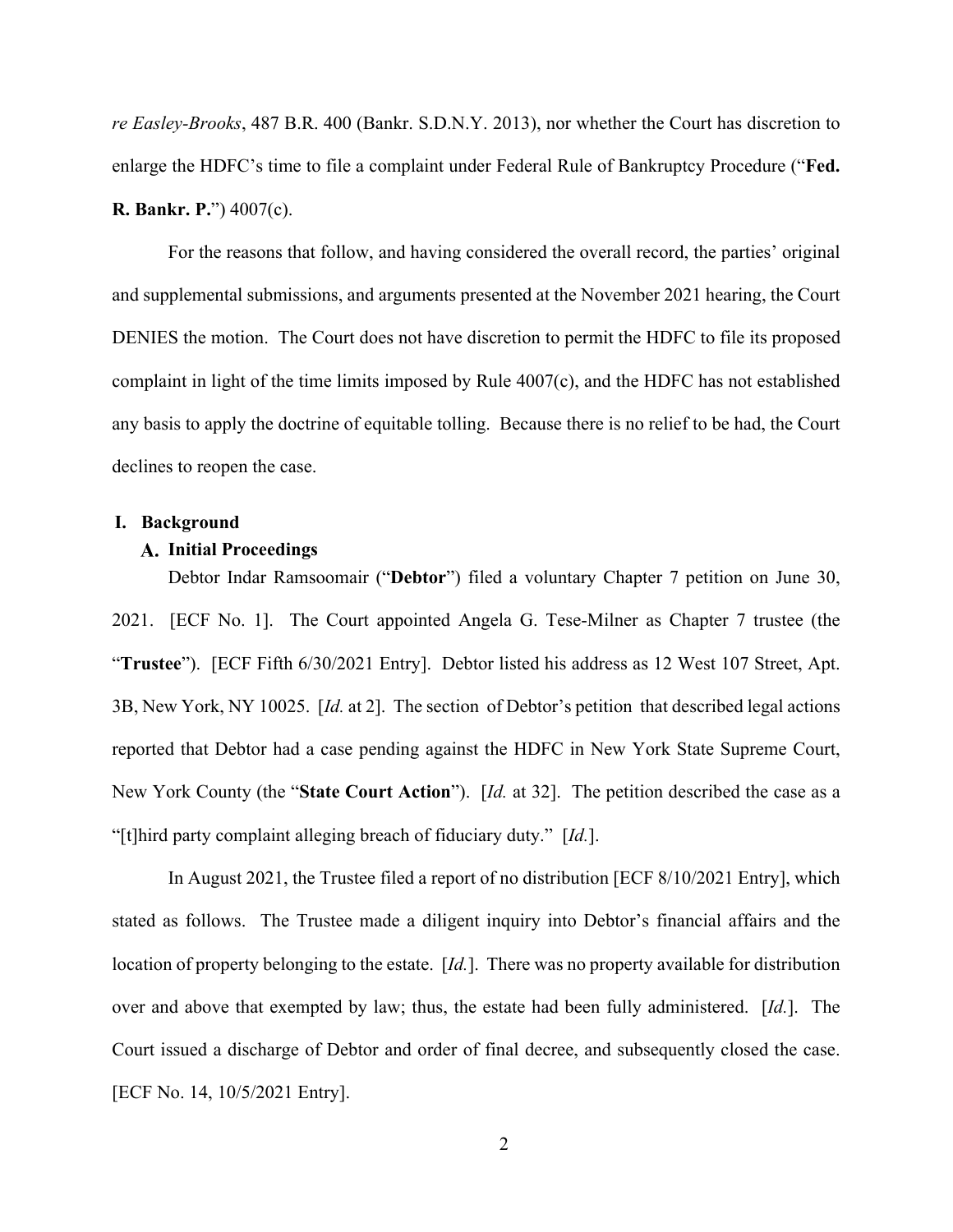#### **The Motion to Reopen**

Two weeks after the case was closed, on October 19, 2021, the HDFC filed its motion to reopen. [ECF No. 17]. It alleges as follows. The HDFC is a residential cooperative corporation formed by the City of New York under the New York Private Finance Housing Law Article XI, operating for the benefit of low-income individuals. [*Id.* ¶ 1]. Debtor participated in a course of fraud arising out of a fiduciary context, defalcation, and false pretense/representation in which he conspired with his wife, his son, and an LLC entity ("**Rickstar Enterprises**") that Debtor created in his apartment and operated while acting as a fiduciary to the HDFC.<sup>1</sup> [*Id.*  $\llbracket$  3]. The state dissolved Rickstar Enterprises for non-payment of taxes. [*Id.* ¶ 11]. This fraud resulted in the misappropriation of more than \$400,000 of the HDFC's funds. [*Id.*]. Debtor was an agent of the HDFC at relevant times and accordingly was legally obliged to protect the HDFC's interests. [*Id.*]. Debtor also employed an entity called R&J Security that he and/or his son owned to defraud the HDFC out of additional funds. [*Id.*].

The HDFC also alleges that Debtor further defrauded it by failing to give it notice of the commencement of his bankruptcy, even though Debtor resides at the same address as the HDFC. [*Id.*  $\llbracket$  4]. This failure allegedly prevented the HDFC from timely learning of the bankruptcy and filing a proof of claim or a complaint seeking determination of the dischargeability of its claims and objecting to Debtor's discharge with respect to the HDFC's assertedly non-dischargeable claims. [*Id.* ¶ 5]. The HDFC claims it also did not receive notice of the date by which a claim had to be filed or of the date of the first creditor meeting. [*Id.* ¶ 6]. As a result, the HDFC contends

<sup>&</sup>lt;sup>1</sup> The motion says that Debtor was a fiduciary to the "Corporation." [ECF No. 17  $\P$  3]. The following sentence lists Debtor as an agent to the HDFC, and later, it says that Debtor and the HDFC had a fiduciary agreement, [*id.*], so this Decision and Order presumes that the "Corporation" is the HDFC.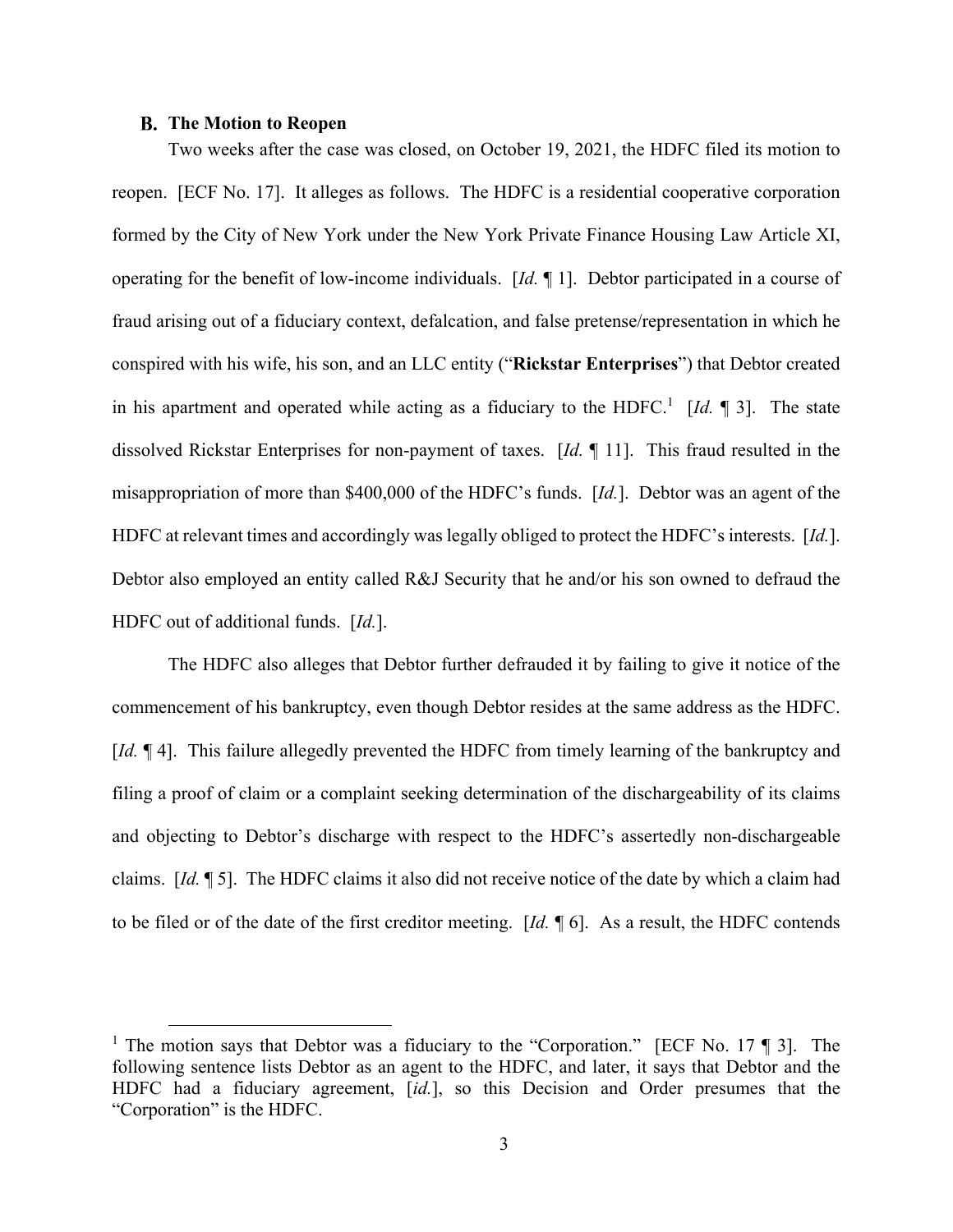that it was denied due process [*id.* ¶¶ 6, 8], and that the Court should grant the motion to reopen despite Debtor's timeliness objection. [*Id.* ¶¶ 2, 6].

In further support of its position regarding timeliness, the HDFC also alleges that Debtor intentionally listed an improper address for the HDFC on his Official Form 309A. [*Id.* ¶ 7; ECF No. 4-1]. The HDFC also attached to its motion a copy of its fiduciary agreement with Debtor, as well as "documentary proofs" that assertedly show that Debtor colluded with his wife and son through the use of an LLC entity. [ECF No. 17  $\P$ ] 9–10].

As to the State Court Action, the HDFC alleges as follows. Debtor's fraud prompted the HDFC to sue Debtor, asserting ten causes of action including fraud in a fiduciary context, defalcation and false pretense/representation. [*Id.* ¶ 12]. Breach of fiduciary duty—the sole descriptor of the case provided by Debtor in his petition—is also one of the causes of action. [*Id.*]. The HDFC further contends that nine other claims, not mentioned in the petition, are not discharged under 11 U.S.C.  $\S 523(a)(3)$ , as the discharge notice itself says only claims listed in the petition are discharged. [*Id.* ¶¶ 13–14, 16]. The HDFC asks for leave to file a claim and complaint, *nunc pro tunc* to an unspecified date, seeking a determination that those claims are not subject to discharge. [*Id.* ¶ 15].

The HDFC contends that upon the bankruptcy's reopening, the Court should: (1) revoke Debtor's discharge under 11 U.S.C. § 727(d) and (e); (2) determine that the nine non-breach of fiduciary duty claims from the State Court Action were not discharged under Section  $523(a)(3)$ ; and (3) in the alternative, vacate the discharge as to any of the HDFC's claims and deem filed a summons and complaint that the HDFC attaches to its motion. [*Id.* ¶¶ 18–57]. The HDFC also raises two more arguments that are largely duplicative, in essence, that the Court should deem filed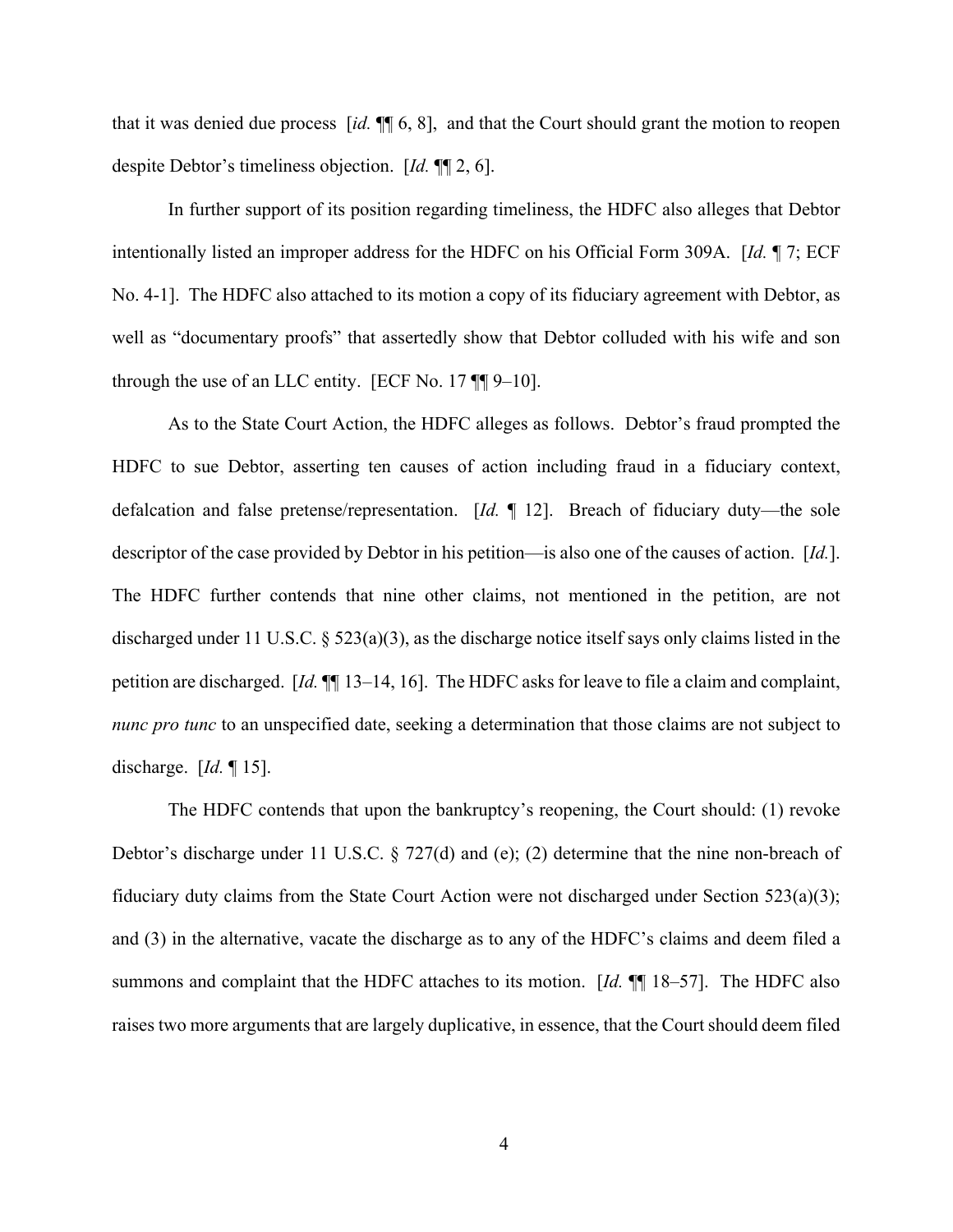the annexed summons and complaint or give the HDFC permission to serve and file those documents *nunc pro tunc*. [*Id.* ¶¶ 58–87].

In the motion, counsel for the HDFC acknowledges that Debtor notified her of the bankruptcy in her capacity as the HDFC's counsel, but counsel objects that she was not an authorized agent of the HDFC and that thus, the HDFC still did not receive valid notice. [*Id.* ¶¶ 61–62].

Debtor opposes the motion to reopen [ECF No. 19], contending as follows. The record disproves the HDFC's assertion that it did not receive notice of the bankruptcy because Debtor gave notice to counsel that represented the HDFC in the State Court Action. [*Id.* ¶¶ 3–4]. Particularly given the HDFC's claim in the state-court litigation that the that HDFC's board members are unsophisticated, sending notice to counsel was reasonably calculated, under the circumstances, to apprise the HDFC of the bankruptcy. [*Id.* ¶¶ 5–9]. Further, Debtor contends, while the original notice sent to counsel was returned undelivered, Debtor rectified this by sending notice to counsel's new address. [*Id.* ¶¶ 11–12]. In any event, counsel for the HDFC filed a notice of an appearance in the bankruptcy case on August 16, 2021, a full 42 days prior to the last date for creditors to object to the discharge of debt. [*Id.* ¶ 13].

Debtor further argues that the HDFC does not present a specific rationale for how Bankruptcy Code Section 727(c), (d), or (e) applies to Debtor, and that the HDFC wrongfully asserts that Debtor made a "false oath" in listing the HDFC's address as in care of its counsel. [*Id.*  ¶ 15–17]. Debtor further contends the HDFC cannot satisfy Section 727(d) because Debtor provided proper notice of the bankruptcy. [*Id.* ¶¶ 18–19]. Thus, in light of the HDFC's failure to object to the dischargeability of Debtor's debt, all of the HDFC's claims are discharged under Fed R. Bankr. P. 4404, 4007 and Section 523 of the Bankruptcy Code. [*Id.* ¶¶ 20–30]. Further,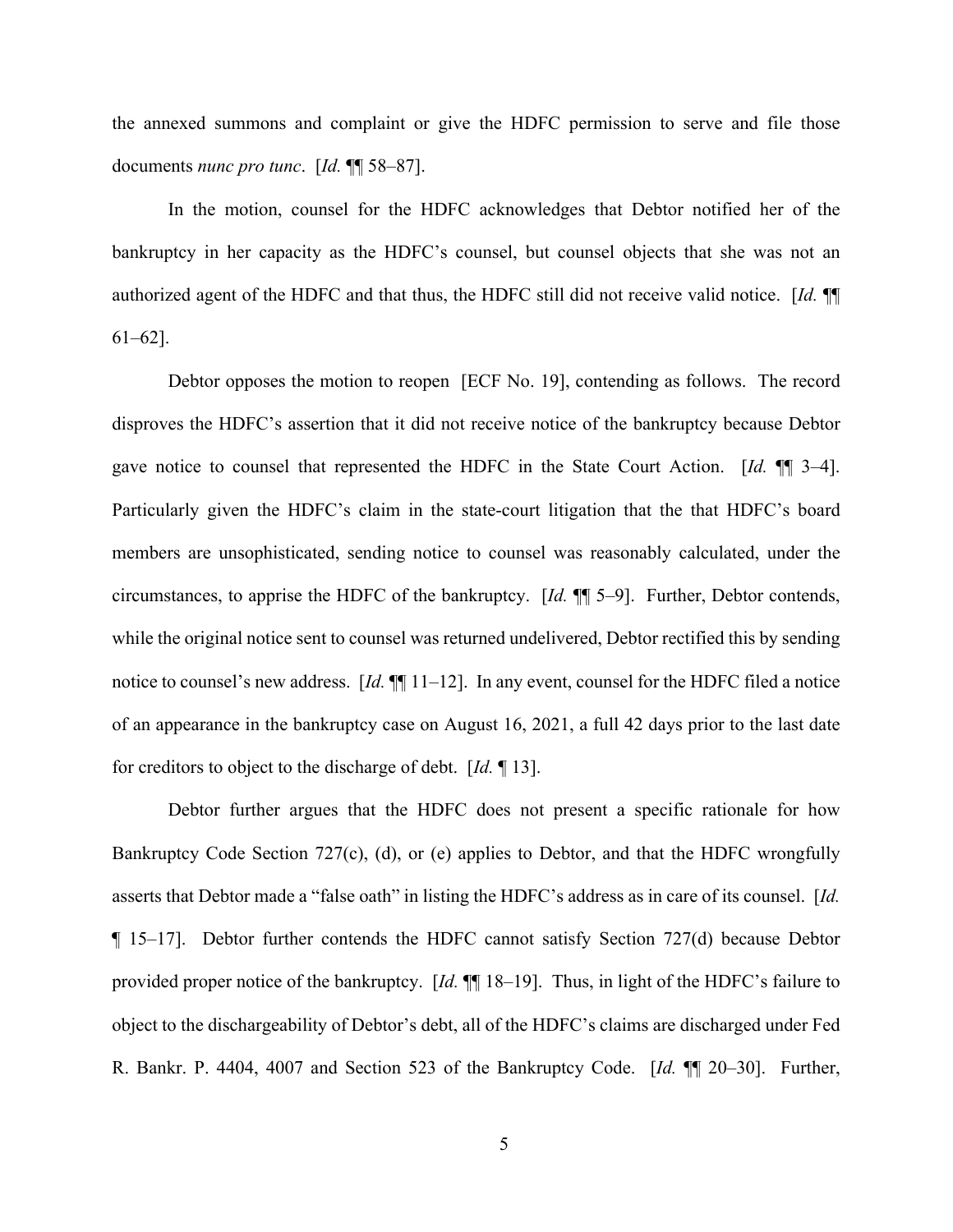according to Debtor, the HDFC's reliance on Section 523 is unavailing because the HDFC had notice of the bankruptcy, and the Bankruptcy Code does not require a debtor to list all causes of action a creditor has against it. [*Id.* ¶¶ 24–29].

#### **The Hearing and Supplemental Briefs**

The Court held a hearing on the motion to reopen in November 2021. The Court reserved decision on the motion, and directed the submission of supplemental briefs addressing the standard governing motions to reopen. [ECF No. 26]. The Court also noted that a major potential impediment to the HDFC is that it may be time-barred from seeking relief because it appeared in the bankruptcy yet failed to object to the discharge or seek an extension. [*Id.*].

Debtor's ensuing supplemental brief argues that the six-factor *Easley-Brooks* standard did not weigh in the HDFC's favor, because: (1) the case was closed only for a few weeks, but regardless, the HDFC would still need and not be entitled to an extension to file an untimely objection to the discharge; (2) there is no non-bankruptcy forum for the adjudication of this matter but there remains nothing to adjudicate; (3) there has been no litigation on HDFC's claim to necessitate going forward in a state court; (4) Debtor would be prejudiced if the case were reopened because the Court would be belatedly taking away the fresh start it authorized when it granted Debtor's discharge; (5) no party would benefit from reopening the case because Debtor has no assets, making him judgment proof, and the HDFC cannot commence an adversary proceeding because it has not acted in a timely manner; and (6) no relief would be forthcoming from reopening the case.  $[[ECF No. 27]$  at 3–6].

As to the Rule 4007(c) issue, Debtor argues that the Court has no discretion under Rule 4007(c) to retroactively extend the deadline for filing non-dischargeability complaints. [*Id.* at 7– 9 (citing *Anwar v. Johnson*, 720 F.3d 1183 (9th Cir. 2013) as well as Rule 9006(b))].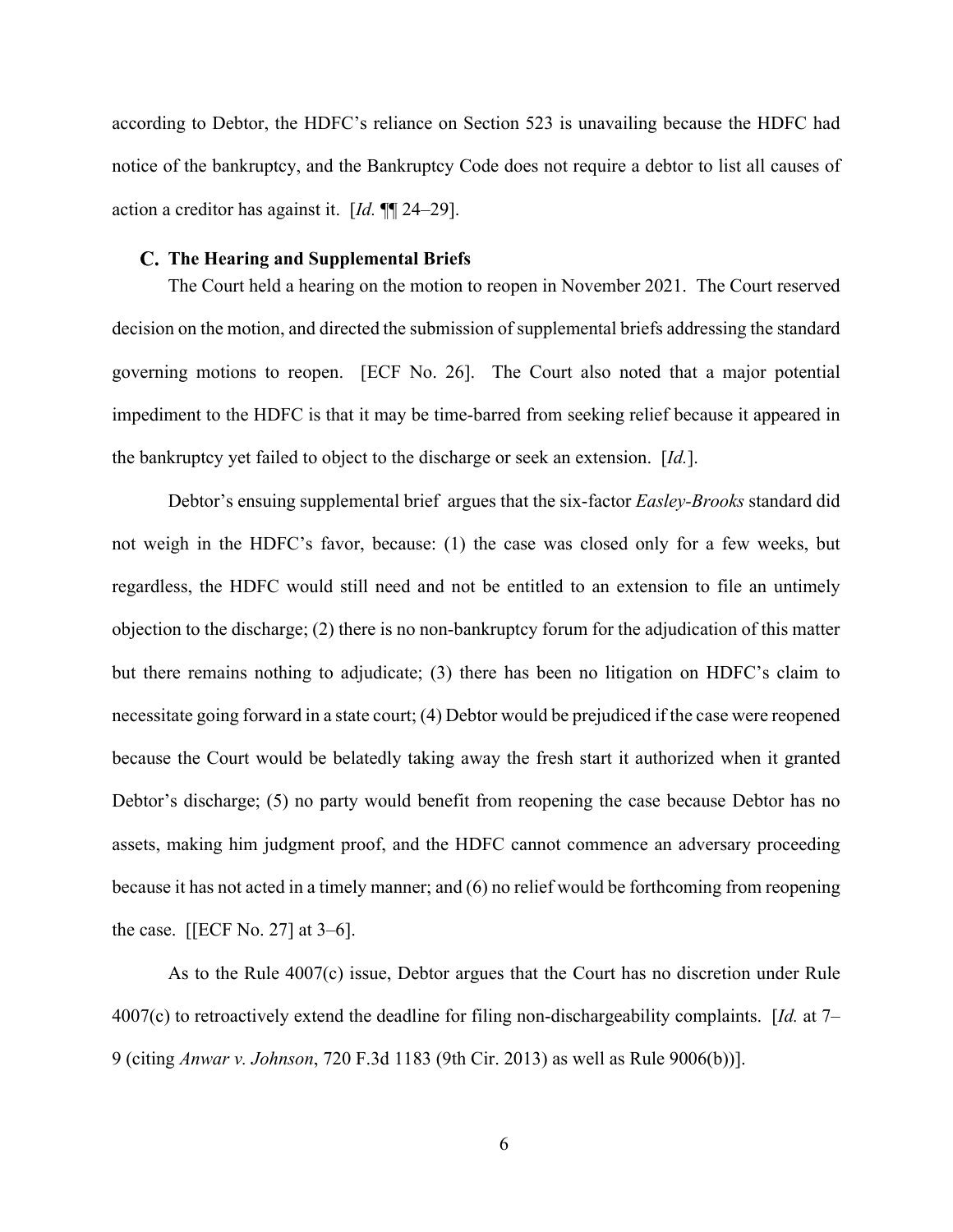The HDFC's supplemental submission contends that it has adequately demonstrated Debtor's bad faith and fraud in denying the HDFC the time it needed to timely file an adversary complaint. [ECF No. 29 at 2]. First, according to the HDFC, the time limit imposed by Rule 4007(c) is not jurisdictional and is subject to waiver, estoppel, and equitable tolling. [*Id.*]. The HDFC further asserts that Debtor knew that the attorney in the state-court action was away when he filed for bankruptcy, and he either misled his counsel about the proper address for serving the HDFC or failed to correct the information in the petition when he verified it. [*Id.* at 2–3]. According to the HDFC, its eight-day delay in challenging the discharge is excusable, and in any event, the motion does not turn on excusable neglect, but Debtor's wrongful conduct. [*Id.* at 3–4]. Thus, the HDFC contends that the Court should reopen the case and permit it to seek relief under principles of equitable tolling, particularly because the COVID-19 pandemic and Debtor's wrongful conduct constitute "extraordinary circumstances." [*Id.* at 6–7]. As to the *Easley-Brooks* factors, the HDFC argues that: (1) the case was closed for only a short period; (2) and (3) the Court has exclusive jurisdiction over the core question of dischargeability and the need to file an adversary complaint; (4) the HDFC would be prejudiced by losing the opportunity to have its claims heard, and Debtor will suffer no prejudice if the Court grants relief; and (5) the HDFC will benefit by getting a chance to raise the claims that Debtor denied it by his misconduct. [*Id.* at 7– 10]. The HDFC does not address the sixth factor.

# **II. Discussion**

## **Jurisdiction**

Jurisdiction is not contested in this case. This Court has jurisdiction over the matter pursuant to 28 U.S.C. §§ 157, 1334, and the Standing Order of Referral of Cases to Bankruptcy Court Judges of the District Court for the Southern District of New York, dated January 31, 2012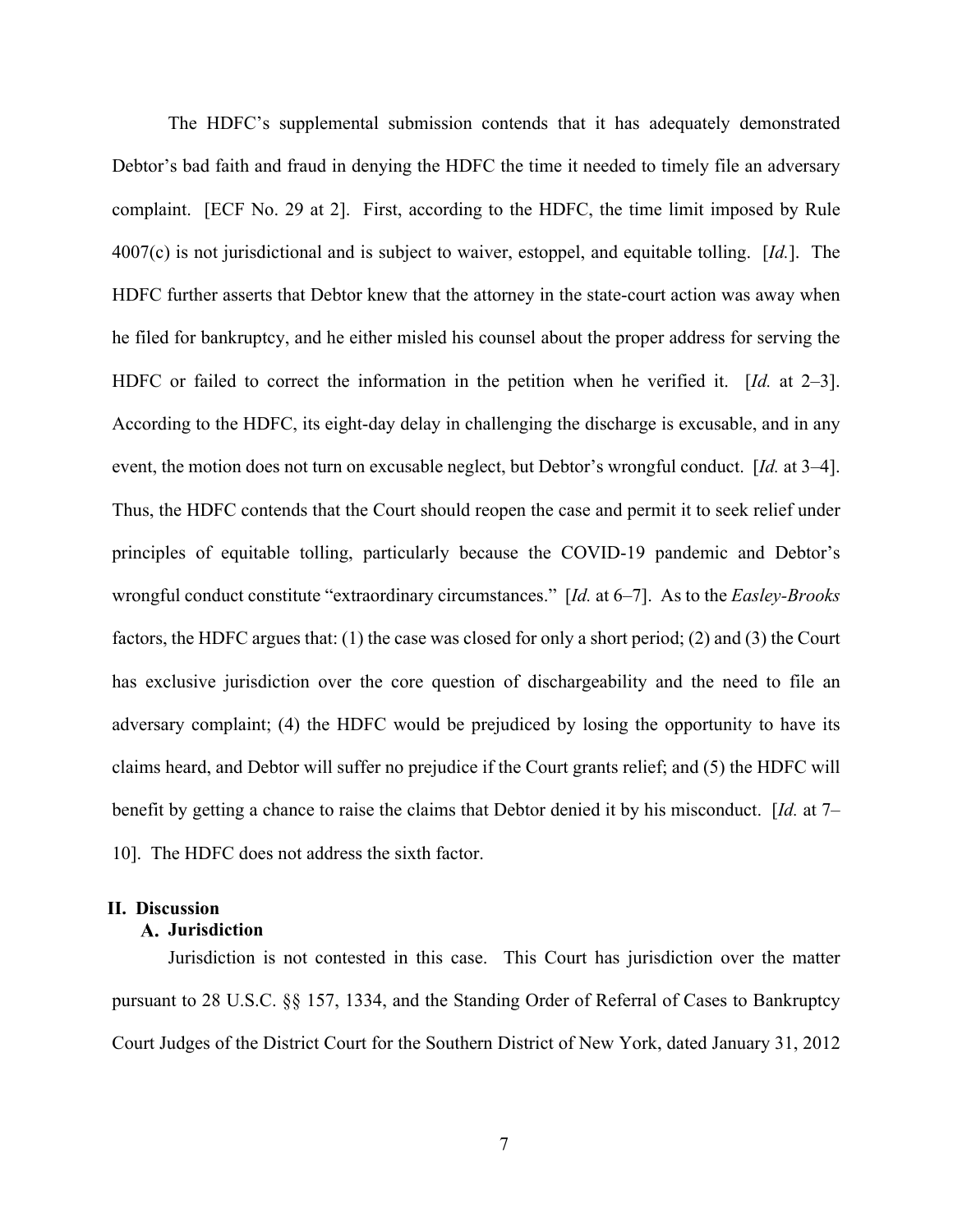(Preska, C.J.). This is a core proceeding under 28 U.S.C. § 157(b)(2)(A) and (b)(2)(J) because it concerns estate administration and objections to discharges.

#### **Legal Standards**

Bankruptcy courts can reopen bankruptcy cases under Bankruptcy Code Section 350(b) upon motion of the debtor or other party in interest. Fed. R. Bankr. P. 5010. Section 350(b) provides that "[a] case may be reopened in the court in which such case was closed to administer assets, to accord relief to the debtor, or for other cause." 11 U.S.C. § 350(b). The Bankruptcy Code does not define "other cause," and the decision to reopen a bankruptcy case is discretionary. *See In re Easley-Brooks*, 487 B.R. at 406.

In determining whether "cause" exists, Courts consider numerous factors, including equitable concerns. *In re Emmerling*, 223 B.R. 860, 864 (2d Cir. BAP 1997). Those factors include: (1) the length of time that the case was closed; (2) whether a nonbankruptcy forum has jurisdiction to determine the issue which is the basis for reopening the case; (3) whether prior litigation in the bankruptcy court determined that a state court would be the appropriate forum; (4) whether any parties would suffer prejudice should the court grant or deny the motion to reopen; (5) the extent of the benefit to the debtor by reopening; and (6) whether it is clear at the outset that no relief would be forthcoming to the debtor by granting the motion. *In re Easley-Brooks*, 487 B.R. at 407. When weighing the factors, the Court ought to emphasize substance over technical considerations. *In re Atari, Inc.*, No. 13-10176 (JLG), 2016 WL 1618346, at \*4 (Bankr. S.D.N.Y. Apr. 20, 2016) (citing *Emmerling*, 223 B.R at 864).

The movant bears the burden to demonstrate cause for reopening. *Id.* The decision to reopen does not bear on the substantive issues raised by the moving party and is not a ruling on a case's merits. *In re Kim*, 566 B.R. 9, 12 (Bankr. S.D.N.Y. 2017). But it is "appropriate" for a Court to consider the merits of an underlying claim in tandem with its ruling on a motion to reopen.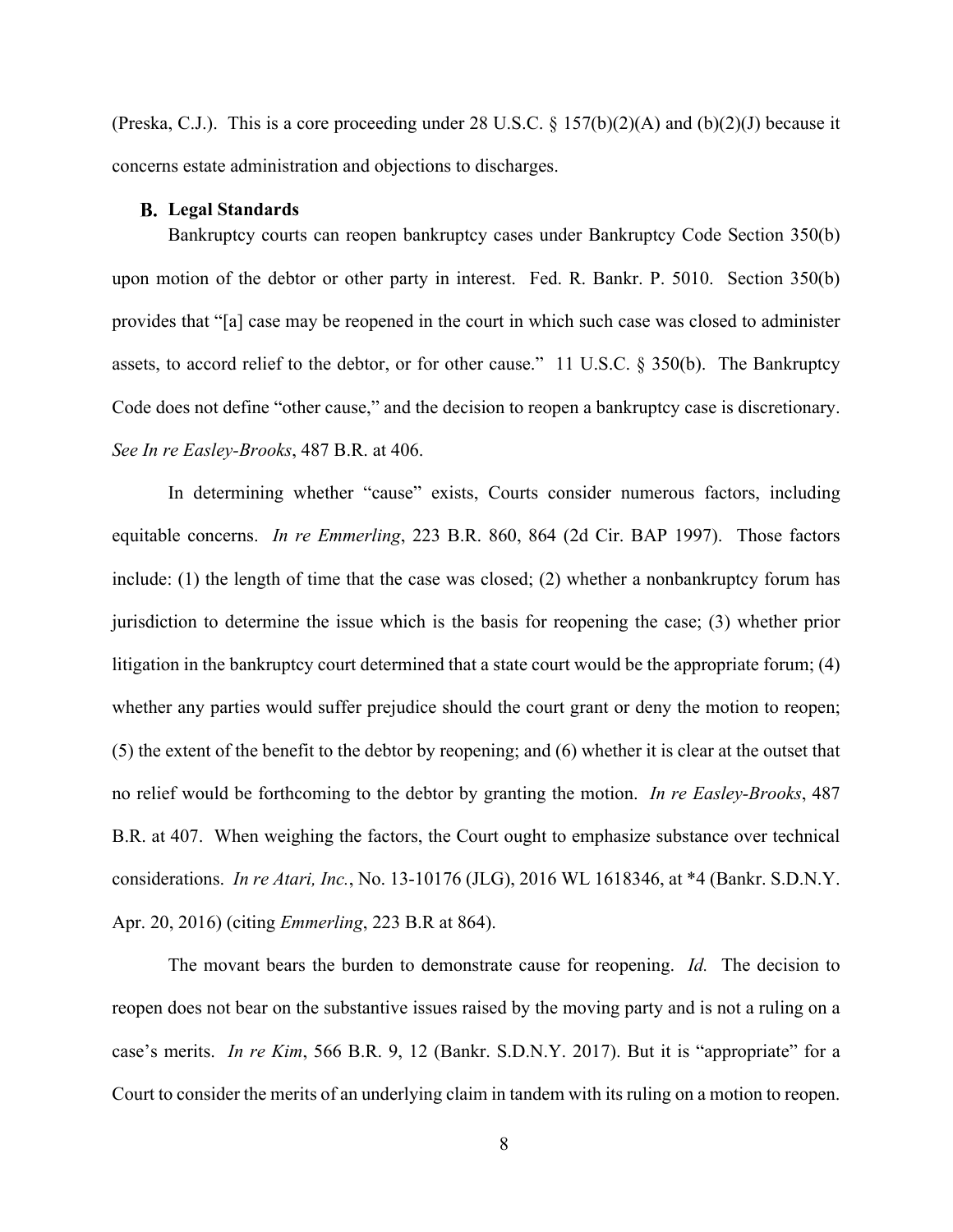*In re Kassover*, 448 B.R. 625, 631 (S.D.N.Y. 2011). A Court will not reopen a case where there is no potential relief available to the movant; in other words, a Court will deny a Section 350(b) motion where "'reopening is pointless.'" *In re Garland*, 501 B.R. 195, 199 (Bankr. S.D.N.Y. 2013) (quoting *In re Clark*, 465 B.R. 556, 559 (Bankr. D. Idaho 2011)).

Here, the HDFC seeks leave to commence an adversary proceeding for a determination that its claims against Debtor are excepted from discharge under Bankruptcy Code Section 523. They are generally two categories of such exceptions: (1) those that are self-executing and (2) those that require a creditor to seek a determination of dischargeability by a fixed deadline, failing which the exception does not apply and the debt is discharged. *United States ex rel. Minge v. Hawker Beechcraft Corp. (In re Hawker Beechcraft, Inc.)*, 515 B.R. 416, 422 (S.D.N.Y. 2014) ("*Hawker Beechcraft*"). For self-executing exceptions, a creditor or debtor may seek a determination of dischargeability at any time under Rule 4007(b). *Id.*

Exceptions in the non-self-executing category require a creditor to affirmatively seek a determination before a specified deadline. *Id.* Code Section 523(c)(1) requires that a creditor proceed by adversary complaint to obtain a ruling under the non-self-executing exceptions applicable to an individual debtor's discharge. *See* 11 U.S.C. § 523(c)(1); *see also* Fed. R. Bankr. P. 7001(6).

In such cases, Bankruptcy Rule 4007(c) provides the relevant deadline for filing the complaint. *In re Sklar*, 626 B.R. 750, 769 (Bankr. S.D.N.Y. 2021). Rule 4007(c) requires that a complaint "shall be filed no later than 60 days after the first date set for the hearing of creditors under  $\S 341(a)$ ." Fed. R. Bankr. P. 4007(c). While the Rule permits a party in interest to move for an extension of that time, such a "motion shall be filed before the time has expired." *Id.* If a party fails to request an extension before the deadline: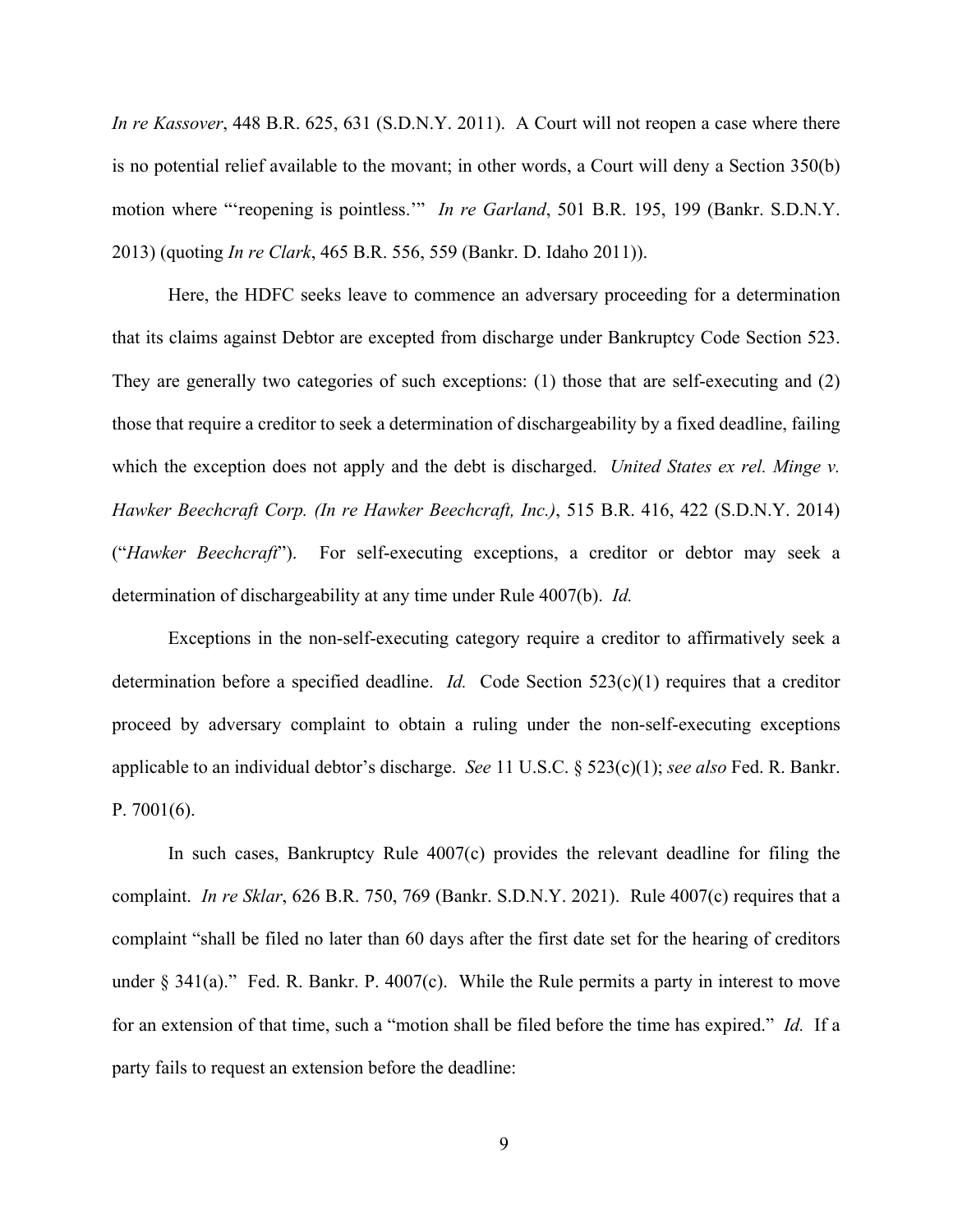[a] court has no discretion to enlarge the time for filing complaints under [Rule] 4007(c), not even upon a showing of excusable neglect. Under Rule 4007(c), the creditor must either file the complaint within the time set or move for an enlargement of time before the deadline has passed. Bankruptcy Rule 9006(b)(3) expressly provides that the court "may enlarge the time for taking action under Rule[s]  $\dots$  4007(c)  $\dots$  only to the extent and under the conditions stated in those Rules."

16 Collier on Bankruptcy ¶ 523.29[1] (16th ed.).

Section 523(a)(3) of the Bankruptcy Code provides a limited exception. *In re Sklar*, 626

B.R. at 772. It protects an unlisted creditor that lacked notice or actual knowledge of a bankruptcy

case against the discharge of its debts. 11 U.S.C. § 523(a)(3). It provides:

(a) A discharge under section 727 . . . does not discharge an individual from any debt—

(3) neither listed nor scheduled under section  $521(a)(1)$  of this title, with the name, if known to the debtor, of the creditor to whom such debt is owed, in time to permit—

(A) if such debt is not of a kind specified in paragraph (2), (4), or (6) of this subsection, timely filing of a proof of claim, unless such creditor had notice or actual knowledge of the case in time for such timely filing; or

(B) if such debt is of a kind specified in paragraph (2), (4), or (6) of this subsection, timely filing of a proof of claim and timely request for a determination of dischargeability of such debt under one of such paragraphs, unless such creditor had notice or actual notice of the case in time for such timely filing and request.

11 U.S.C. § 523(a)(3). Both subparagraphs make explicit that if an unlisted creditor did not have notice or actual knowledge of the bankruptcy case on or before the bar date, the debtor's debt is not discharged. *See In re Sklar*, 626 B.R. at 772.

Rule 4007(c) is not jurisdictional. *In re Benedict*, 90 F.3d 50, 54 (2d Cir. 1996). Rather, as statutory filing deadline, it is subject to the defenses of waiver, estoppel, and equitable tolling. *Id.* at 54–55. For instance, where a party has been misled by the Court as to the filing deadline there is a basis for looking beyond the 60-day period. *See In re Dizon*, No. 09-15351 (ALG), 2010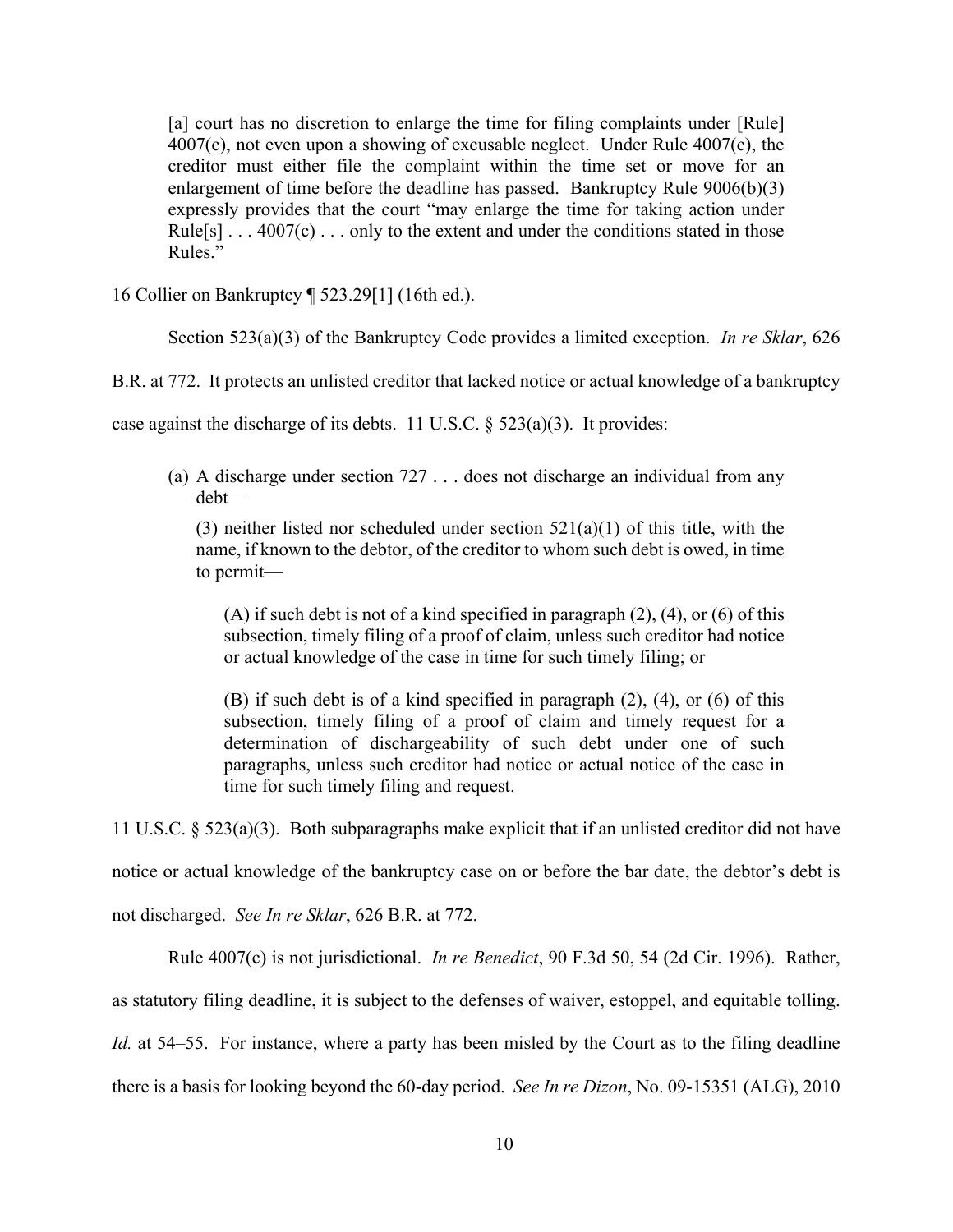WL 958070, at \*1 (Bankr. S.D.N.Y. Mar. 12, 2010). Nevertheless, when a party has had an opportunity to object to dischargeability and has failed to file a proper complaint within 60 days of the initial Section 341 creditors' meeting or timely sought an extension, the court should not grant an untimely motion for leave to file such a complaint. *In re Fletcher*, No. 12-11961 (ALG), 2013 WL 1386265, at \*2 (Bankr. S.D.N.Y. Apr. 4, 2013) (citing *In re Benedict*, 90 F.3d at 54); *see In re Dizon*, 2010 WL 958070, at \*1 ("[C]ases in this Circuit since *Benedict* have drawn a hard line in enforcing Bankruptcy Rule 4007(c), even describing it as being set in stone.") (internal quotation marks omitted); *In re Fucilo*, No. 00-36261 (CGM), 2002 WL 1008935, at \*7 (Bankr. S.D.N.Y. Jan. 24, 2002) ("[I]f a creditor has any ground to except his debt from discharge . . . he must file a timely complaint or forever lose his rights.").

### **Analysis**

Regardless of whether the HDFC satisfies the *Easley-Brooks* factors that courts apply to determine whether reopening is warranted, granting such relief would be "pointless" if the HDFC is time-barred from filing its proposed adversary complaint. *See Garland*, 501 B.R. at 199. For the reasons that follow, Rule 4007(c) precludes the HDFC from filing its adversary complaint, a bar that is not overcome by its proffered equitable considerations.

The starting point for the Court's analysis is determining under what provision of the Bankruptcy Code the HDFC seeks to file an adversary complaint. *See in re Kassover*, 448 B.R. at 631. The proposed amended complaint attached to the HDFC's motion to amend characterizes the action as arising under Sections 523(a)(2), (a)(3), (a)(4), and (a)(6) of the Bankruptcy Code. [ECF No. 17 at 278–79, 281–82 (pdf pag.)]. The HDFC's supplemental submission in support of its motion to reopen contends that Rule 4007(c) is not jurisdictional and asserts that Debtor improperly served the HDFC, thereby engaging in wrongful conduct. [ECF No. 29 at 2–3]. The HDFC argues that it therefore is entitled to equitable tolling. [*Id.* at 6–7].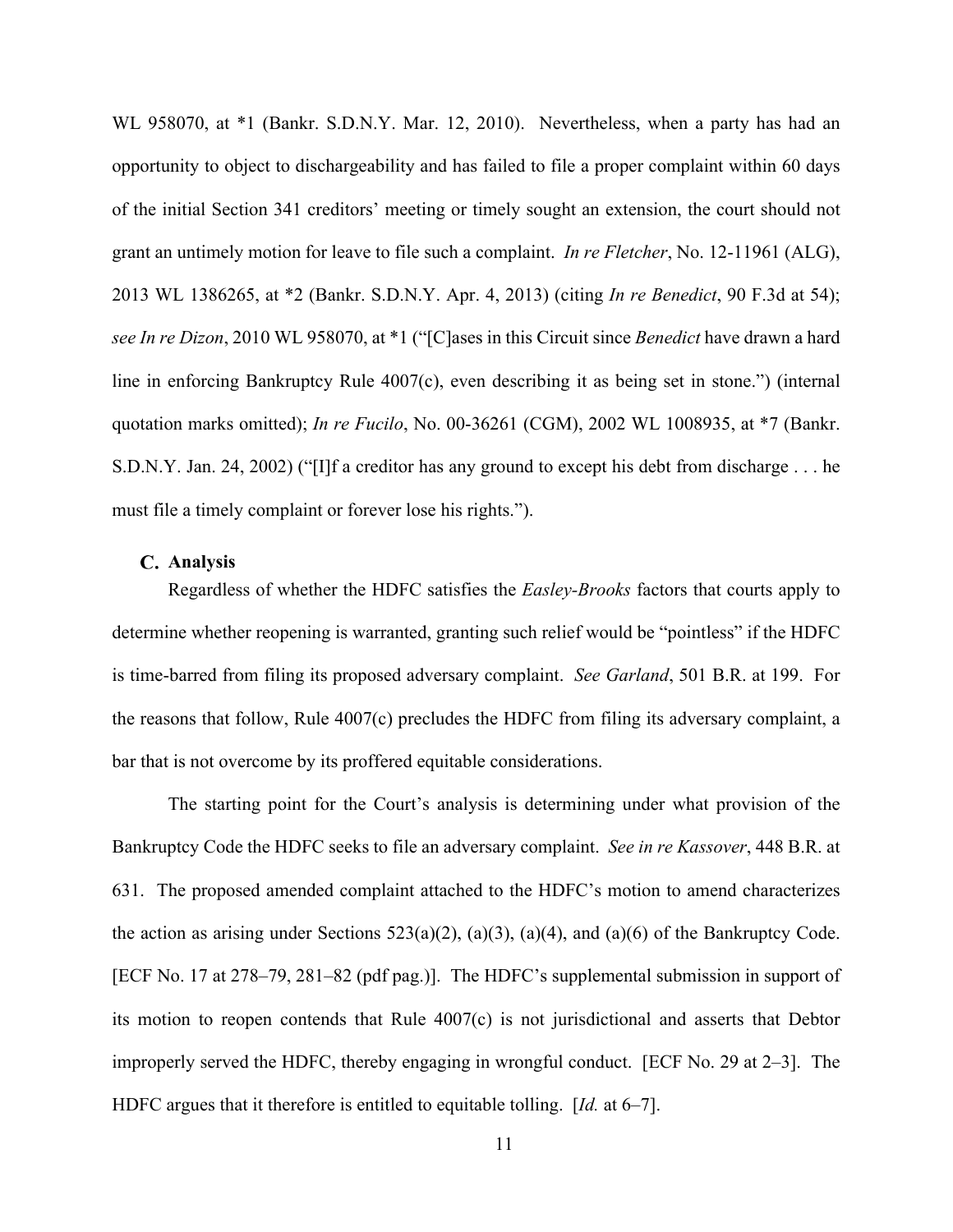All of the discharge objections that the HDFC raises are non-self-executing, and are thus subject to Rule 4007(c). *See Hawker Beechcraft*, 515 B.R. at 422. Accordingly, the 60-day period under Rule 4007(c) applies, meaning the HDFC's complaint was required to be commenced by September 27, 2021, 60 days after the creditor meeting, *see* Rule 4007(c), unless that deadline can be tolled or extended. Thus, the HDFC must show the applicability of an exception (waiver, estoppel, or equitable tolling) to excuse the HDFC's failure to either object to discharge or to request an extension within that period. *See In re Dizon*, 2010 WL 958070, at \*1.

The doctrine of equitable tolling "permits courts to extend a statute of limitations on a caseby-case basis to prevent inequity." *Warren v. Garvin*, 219 F.3d 111, 113 (2d Cir. 2000). It is a "drastic remedy applicable in only rare and exceptional circumstance[s]," *A.Q.C. ex rel. Castillo v. United States*, 656 F.3d 135, 144 (2d Cir. 2011) (quotation marks omitted), and the plaintiff bears the burden of demonstrating the doctrine's appropriateness, *Boos v. Runyon*, 201 F.3d 178, 185 (2d Cir. 2000); *In re Frankl*, 620 B.R. 220, 226 (S.D.N.Y. 2020). To do so, the plaintiff must establish that "(1) [it] has been pursuing [its] rights diligently, and (2) that some extraordinary circumstance stood in [its] way." *A.Q.C.*, 656 F.3d at 144 (quotation marks omitted)

To act diligently is to demonstrate to the Court that one has not "slept on his rights." *In re Bressler*, 600 B.R. 739, 749 (Bankr. S.D.N.Y. 2019) (quoting *Higgins v. Erickson (In re Higgins)*, 270 B.R. 147, 158 (Bankr. S.D.N.Y. 2001)). Extraordinary circumstances may be present where a defendant has fraudulently concealed facts that would have allowed the plaintiff to discover he had a claim. *See Koch v. Christie's Int'l, PLC*, 699 F.3d 141, 157 (2d Cir. 2012). But they do not exist where a party is aware of an objection deadline but failed to timely move to extend the time to object. *In re Bressler*, 600 B.R. at 749.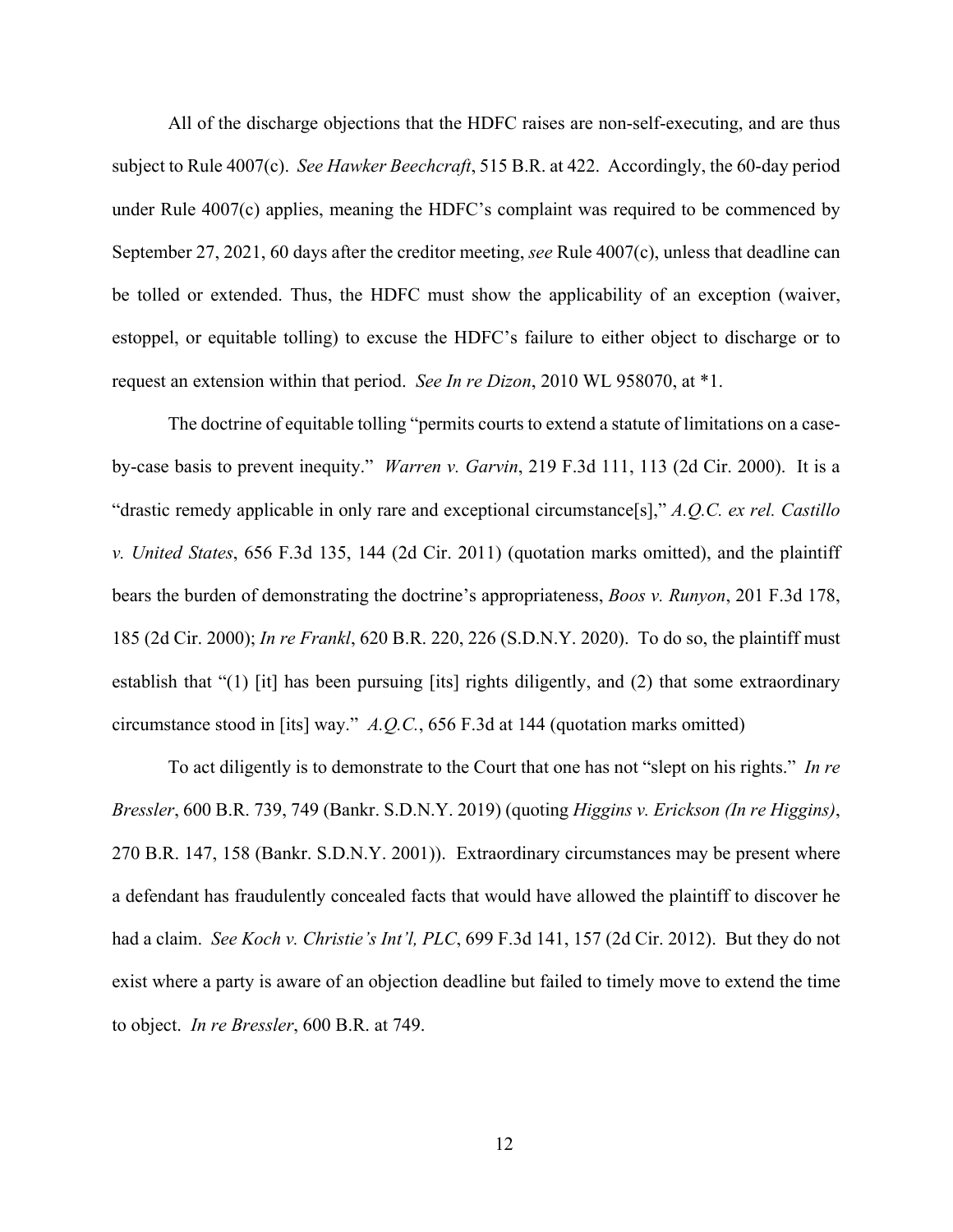This is where the HDFC's motion fails. In June 2021, a notice was docketed in Debtor's bankruptcy providing notice that July 29, 2021 was the date of the Section 341(a) meeting of creditors. [ECF No. 4]. That same notice stated that September 27, 2021 would be the deadline for opposing a discharge. [*Id.*].

On August 16, 2021, six weeks before the discharge objection deadline, counsel for the HDFC filed a notice of appearance on behalf of the HDFC in the bankruptcy case. [ECF No. 13]. As explained below, the appearance of and for the HDFC makes it chargeable with notice of all proceedings in the case, and precludes any contention that it lacked timely notice that it needed to object to any discharge by September 27, 2021.

In responding to this observation, the HDFC emphasizes that it did not receive mailed notice of the Section 341 meeting because the address listed for the HDFC in that notice was improper. [ECF No. 29 at 1–2]. Counsel further asserts that her notice of appearance makes effective only notices sent after she appeared on August 16, and further explains that she was largely unable to receive notice between September 1–7, 2021, because she was relocating offices, and that she did not receive at least 30 days' notice before the objection deadline. [*Id.* at 4, 7]. She also claims that the COVID-19 pandemic further caused delay. [*Id.* at 6–7]. The HDFC contends that these considerations warrant equitable tolling, especially in light of Debtor's allegedly deceitful conduct and the general uncertainty and instability created by the pandemic. [*See generally id.*].

Nothing the HDFC identifies justifies equitably tolling the 60-day period imposed by Rule 4007(c).

The law does not support counsel's assertion that her notice of appearance makes her client charged with notice only of subsequent docket entries. *See Star Asia Int'l, Inc. v. Old Dominion*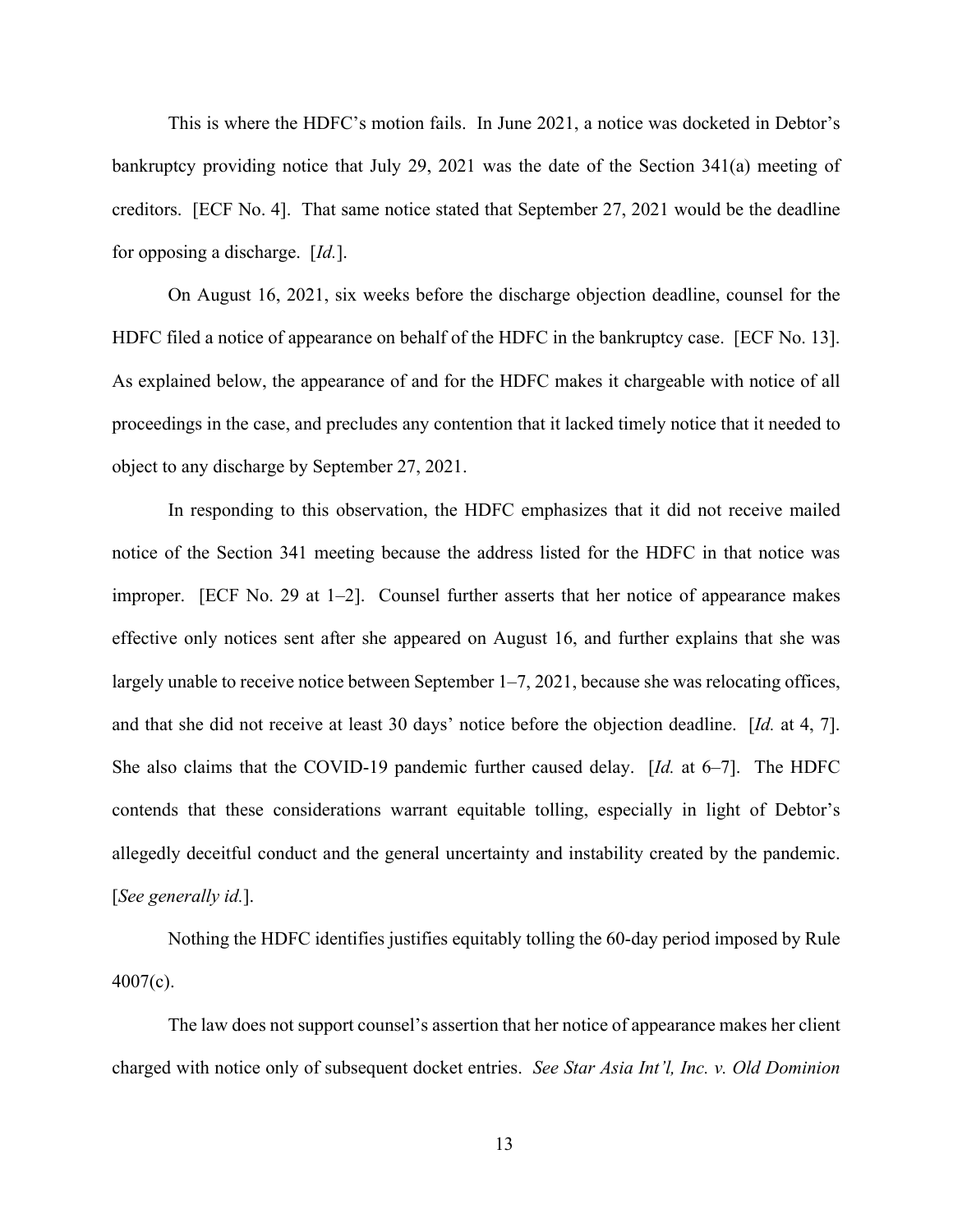*Footwear, Inc.*, No. 18-CV-4741 (JMF), 2019 WL 2371632, at \*2 (S.D.N.Y. June 5, 2019) ("Filing a notice of appearance *after* an earlier docket entry does not excuse a failure to review prior entries.") (emphasis in original); *Themis Capital v. Democratic Republic of Congo*, No. 09 Civ. 1652 (PAE), 2014 WL 4379100, at \*5 (S.D.N.Y. Sept. 4, 2014) ("[N]ew entrants to the case are required to get up to speed, and to learn relevant facts, law, and strategy."). This legal requirement was not a significant barrier here, especially because the objection deadline appeared not only in an earlier docket entry but also as part of a list of important dates featured on the docket's page on CM/ECF. Thus, counsel received or was chargeable with notice of the objection deadline on the day she filed a notice of appearance, which was 42 days prior to the objection deadline. Having appeared 42 days before the deadline, Counsel also had more than the minimum 30 days' notice that Rule 4007(c) requires. Fed. R. Bankr. P. 4007(c). Counsel's disregard of prior docket entries bespeaks a lack of required diligence, and is insufficient to make out "exceptional" or "extraordinary" circumstances justifying equitable tolling.

These realities establish that it is not Debtor or the Court who prevented the HDFC from filing an adversary complaint. *Contrast Bressler*, 600 B.R. at 747 (deadline excused where the debtor did not serve a creditor with notice of the 341 meeting until after the expiration of the deadline to object); *Garland*, 501 B.R. at 200 ("Notice provided after the deadline would provide the Movant with insufficient time to file a complaint."). Rather, the HDFC's untimely filing was "'self-inflicted wound,'" a circumstance that weighs against equitable tolling. *See In re Frankl*, 620 B.R. at 227 (quoting *Johnson v. Nyack Hosp.*, 86 F.3d 8, 13 (2d Cir. 1996) (internal quotation marks and citations omitted)).

Further, the HDFC offers no law or specific factual allegations in support of its theory that the pandemic constitutes an extraordinary circumstance that justifies the relief sought. The effects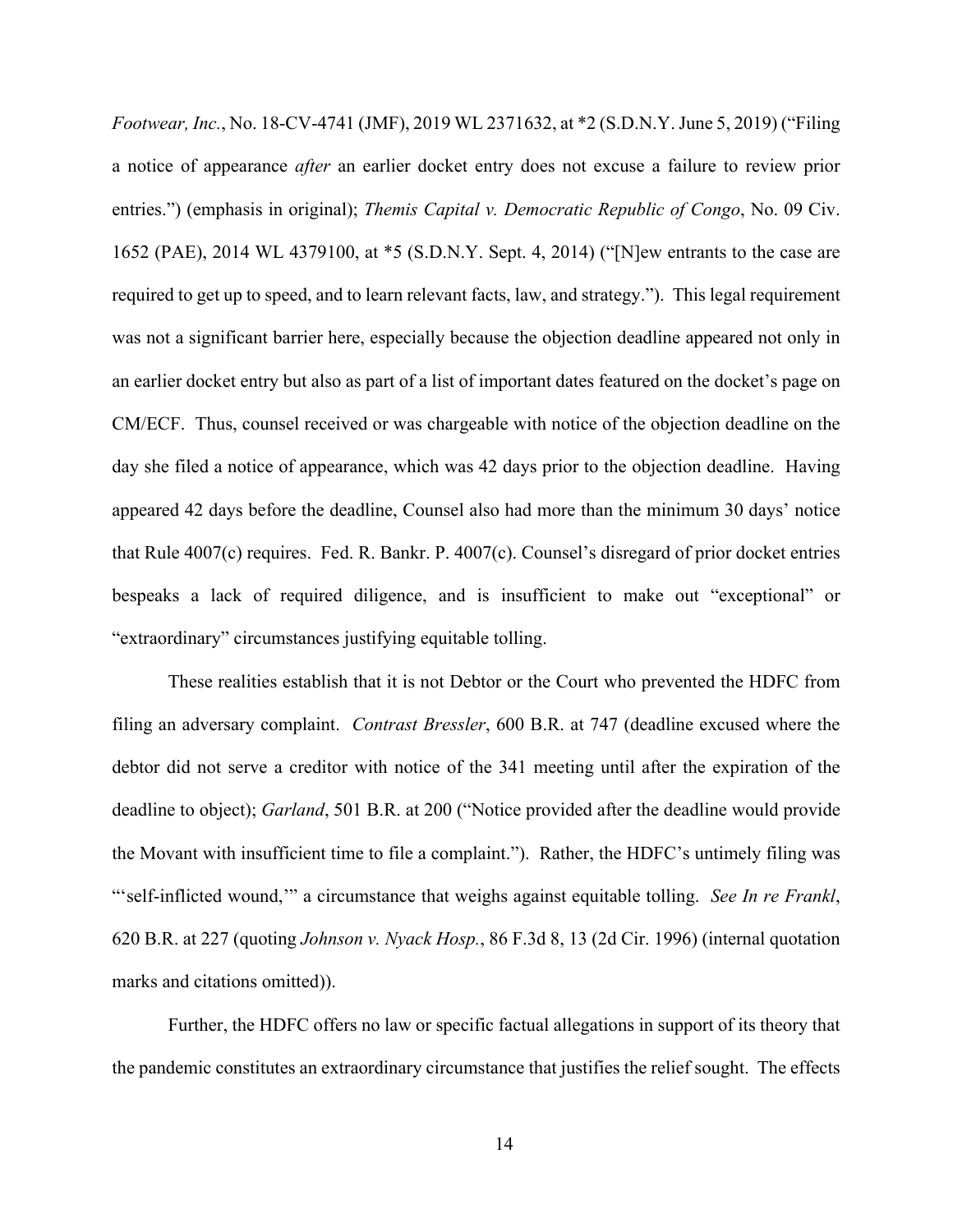of the pandemic "could conceivably present extraordinary circumstances," but a party does not demonstrate them by making a "passing reference to the pandemic or the resulting lockdown." *Hines v. United States*, No. 20-CV-10064 (CS), No. 17-CR-364-2 (CS), 2021 WL 2456679, at \*2 (S.D.N.Y. June 16, 2021) (quotation marks omitted). The HDFC also does not show that the pandemic posted a material impediment to its filing of a timely adversary complaint or seeking an extension. *See Marquez-Ortiz v. United States*, No. 20-CV-5793 (JPO), 2021 WL 3863005, at \*2 (S.D.N.Y. Aug. 30, 2021) ("'[T]he term "extraordinary" refers not to the uniqueness of a party's circumstances, but rather to the severity of the obstacle impeding compliance with a limitations period.'") (quoting *Watson v. United States*, 865 F.3d 123, 132 (2d Cir. 2017) (alteration and citation omitted)).

Thus, the HDFC has not carried its burden to show that it is entitled to equitable tolling. The Rule 4007(c) 60-day period applies, and the Court does not have discretion to permit the HDFC to file its proposed adversary complaint, given the expiration of that deadline.

Because reopening here would be "pointless," the Court need not consider the *Easley-Brooks* factors in depth. *In re Garland*, 501 B.R. at 199. Briefly, the HDFC is correct that certain of these factors weigh in its favor. The case had been closed for fewer than two weeks when the HDFC moved to reopen. [ECF No. 17]. This Court has jurisdiction to rule on the core matter of determining dischargeability, and there is no reason to believe that a state court would be an appropriate forum. Nevertheless, because the HDFC is time-barred from seeking any relief as to Debtor's discharge, the Court denies its request to reopen the case to pursue such relief.